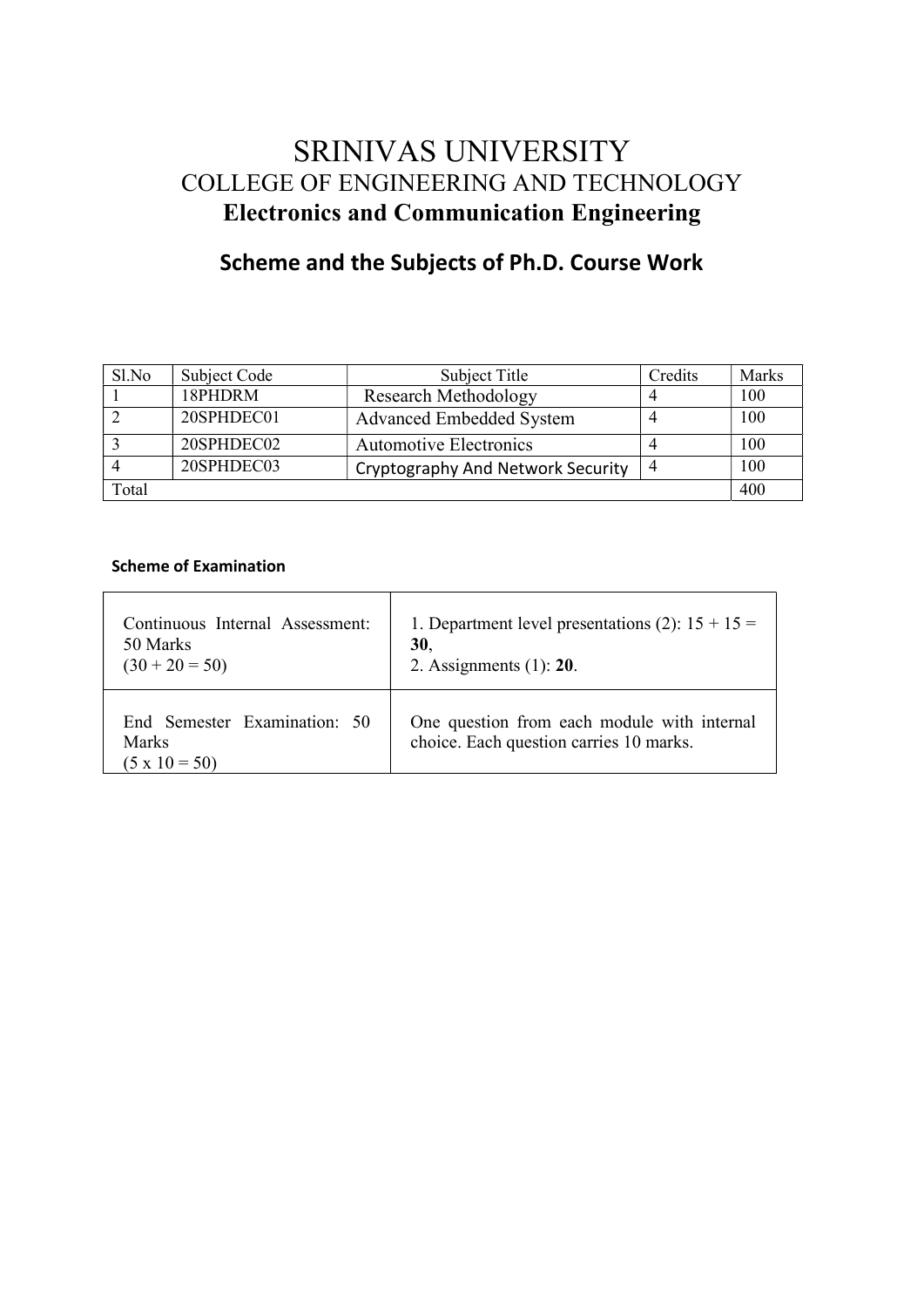# ADVANCED EMBEDDED SYSTEM

# 20SPHDEC01

### Module -1

Embedded System: Embedded vs General computing system, classification, application and purpose of ES. Core of an Embedded System, Memory, Sensors, Actuators, LED, Optocoupler, Communication Interface, Reset circuits, RTC, WDT, Characteristics and Quality Attributes of Embedded Systems (Selected Topics from Ch -1, 2, 3 of Text 1).

### Module -2

Hardware Software Co-Design, embedded firmware design approaches, computational models, embedded firmware development languages, Integration and testing of Embedded Hardware and firmware, Components in embedded system development environment (IDE), Files generated during compilation, simulators, emulators and debugging (Selected Topics From Ch-7, 9, 12, 13 of Text 1).

### Module -3

ARM-32 bit Microcontroller: Thumb-2 technology and applications of ARM, Architecture of ARM Cortex M3, Various Units in the architecture, General Purpose Registers, Special Registers, exceptions, interrupts, stack operation, reset sequence (Ch 1, 2, 3 of Text 2).

### Module -4

Instruction Sets: Assembly basics, Instruction list and description, useful instructions, Memory Systems, Memory maps, Cortex M3 implementation overview, pipeline and bus interface (Ch-4, 5, 6 of Text 2).

## Module -5

Exceptions, Nested Vector interrupt controller design, Systick Timer, Cortex-M3 Programming using assembly and C language, CMSIS (Ch-7, 8, 10 of Text 2).

Text Books: 1. K. V. Shibu, "Introduction to embedded systems", TMH education Pvt. Ltd. 2009.

2. Joseph Yiu, "The Definitive Guide to the ARM Cortex-M3", 2nd edn, Newnes, (Elsevier), 2010.

#### Reference Book:

1. James K. Peckol, "Embedded systems- A contemporary design tool", John Wiley, 2008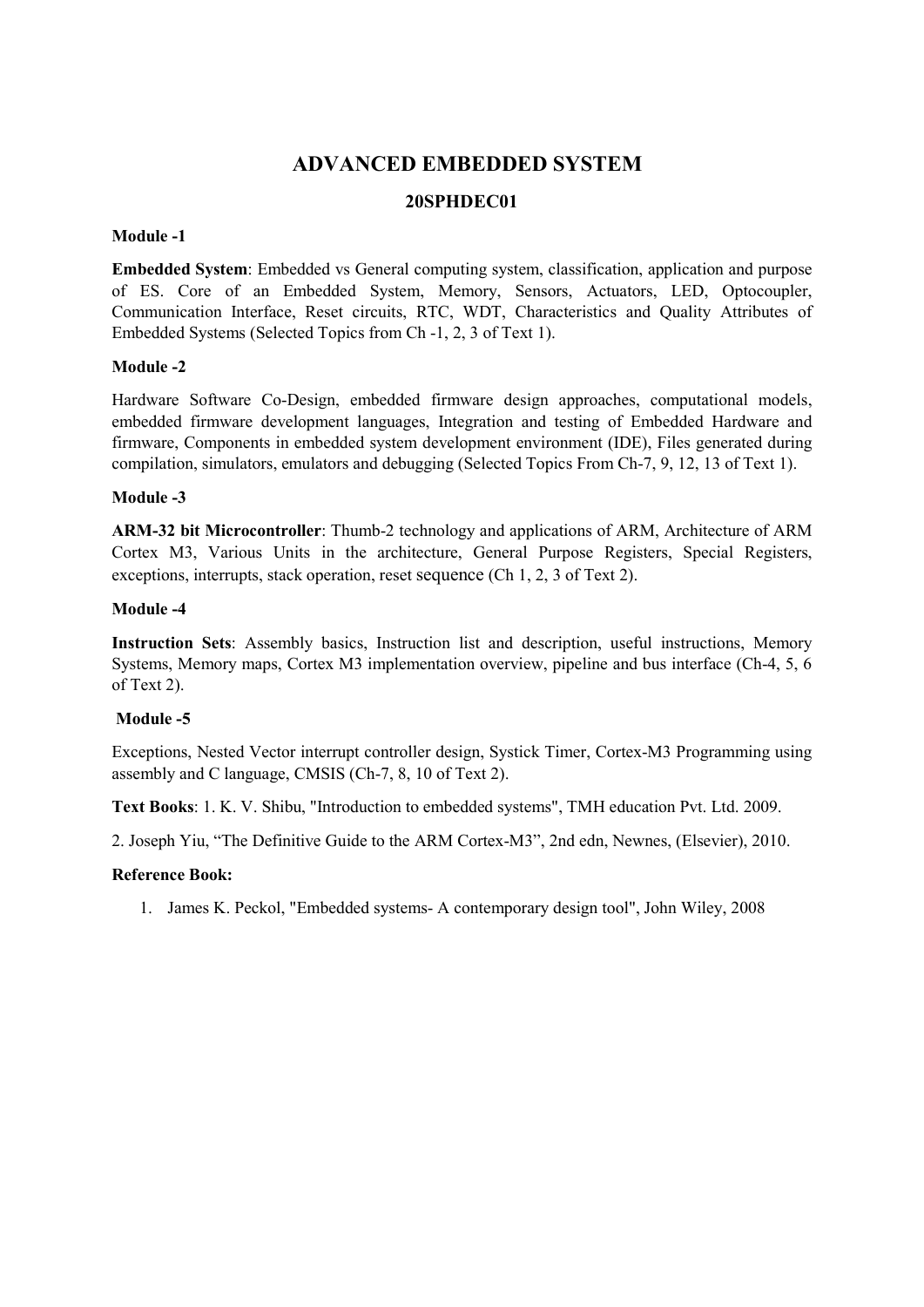# Automotive Electronics

## 20SPHDEC02

Module -1 Automotive Fundamentals, the Systems Approach to Control and Instrumentation:

Use Of Electronics In The Automobile, Antilock Brake Systems, (ABS), Electronic steering control, Power steering, Traction control, Electronically controlled suspension. (Chap.1 and 2 of Text)

Module -2 The basics of Electronic Engine control: Integrated body: Climate controls, Motivation for Electronic Engine Control, Concept of An Electronic Engine Control System, Definition of General Terms, Definition of Engine Performance Terms, Electronic fuel control system, Engine control sequence, Electronic Ignition(Chap. 5 of Text)

Module -3 Sensors and Actuators, Applications of sensors and actuators, air flow rate sensor, Indirect measurement of mass air flow, Engine crankshaft angular position sensor, Automotive engine control actuators, Digital engine control, Engine speed sensor ,Timing sensor for ignition and fuel delivery, Electronic ignition control systems, Safety systems, Interior safety, Lighting, Entertainment systems.(Chap.6 of Text).

Module -4 Vehicle Motion Control and Automotive diagnostics: Cruise control system, Digital cruise control, Timing light, Engine analyzer, On-board and off-board diagnostics, Expert systems. Stepper motor based actuator, Cruise control electronics, Vacuum – antilock braking system, Electronic suspension system Electronic steering control, Computerbased instrumentation system, Sampling and Input\output signal conversion, Fuel quantity measurement, Coolant temperature measurement, Oil pressure measurement, Vehicle speed measurement, Display devices, Trip-Information-

Computer, Occupant protection systems. (Chap. 8 and 10 of Text)

Module -5 Future automotive electronic systems: Alternative Fuel Engines, Collision Wide Range Air/Fuel Sensor, Alternative Engine, Low Tire Pressure Warning System, Collision avoidance Radar Warning Systems, Low Tire Pressure Warning System, Radio Navigation, Advance Driver information System. Alternative-Fuel Engines, Transmission Control , Collision Avoidance Radar Warning System, Low Tire Pressure Warning System, Speech Synthesis Multiplexing in Automobiles, Control Signal Multiplexing, Navigation Sensors, Radio Navigation, Sign post Navigation , Dead Reckoning Navigation Future Technology, Voice Recognition Cell Phone DialingAutomatic Driving Control. (Chap. 11 of Text)

## Text Book:

1. William B. Ribbens, "Understanding Automotive Electronics", SAMS/Elsevier publishing, 6th Edition, 1997.

#### Reference Book:

1. Robert Bosch Gmbh,"Automotive Electrics and Automotive Electronics- Systems and Components, Networking and

Hybrid Drive", Springer Vieweg, 5th Edition, 2007.